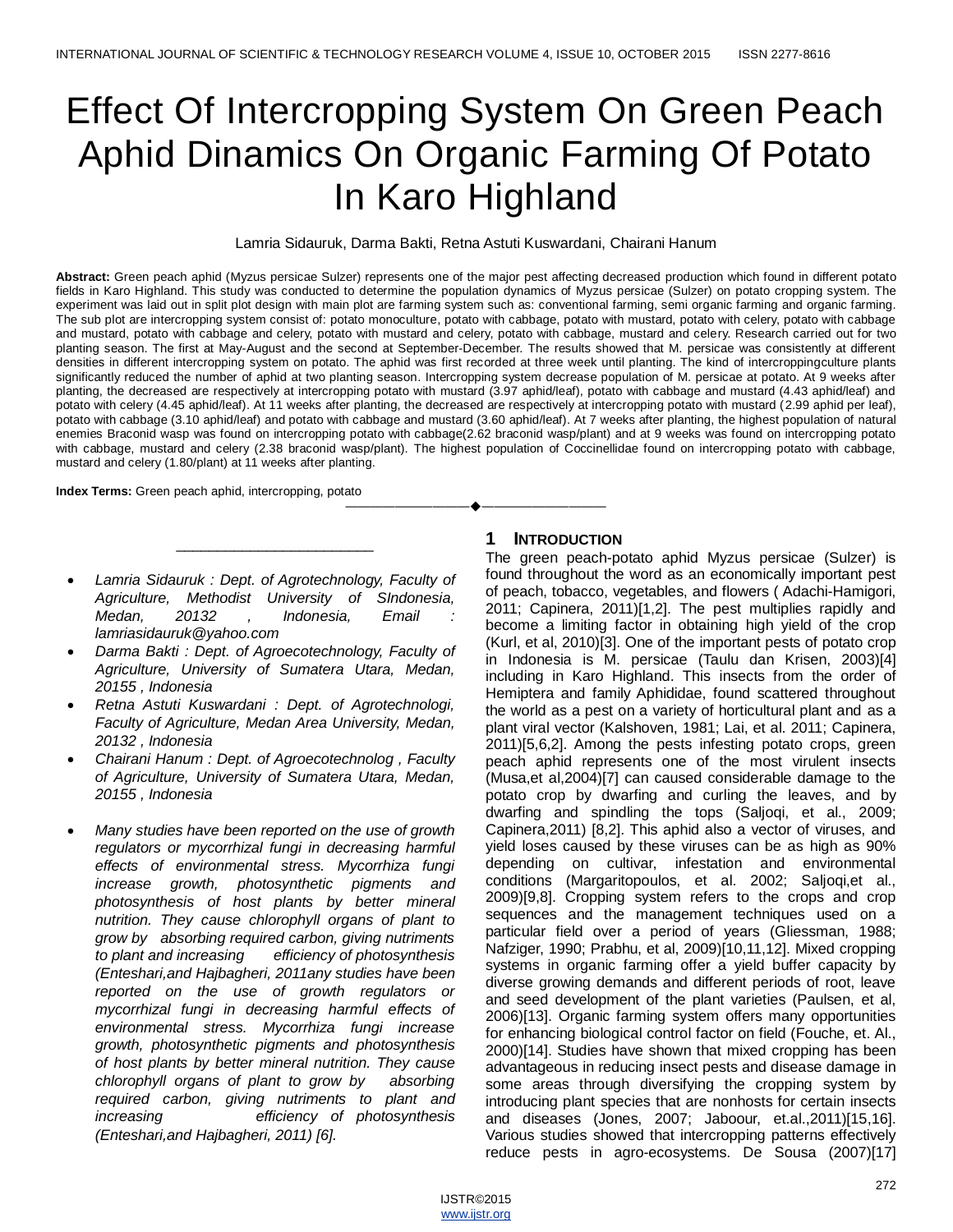reported that there is reduction in the incidence of pest attacks are very significant in the cropping pattern of intercropping maize with cotton compared to the monoculture cropping of corn and cotton. Intercropping pattern in horticultural crops will be increase diversifitas and stability of agricultural ecosystems, increase farmers income, reduce soil erosion and reduce investment pests and plant diseases (Ouma and Jeruto, 2010; Hinds and Hooks, 2013)[18,19]. Sutrisna, et al (2010)[20] reported that intercropping potato and celery can lower leaf pests Trips by 44 percent and pest aphids M. persicae by 55.6 percent in the potato crop. Koestoni and Sastrosiswojo (1985) [21] also found that a declining in attacks potato aphids M. persicae on potato crop intercropping with maize and sunflower. Straub et al (2014)[22]. indicate that intercropping with nonhost plants promotes leafhopper movement and vulnerability to predation, and reveal a novel mechanism by which plant diversity can reduce herbivory. This study was carried out to determine the population dynamics of Myzus persicae (Sulzer) on organic farming of potato as affected by intercropping system.

## **2 MATERIALS AND METHODS**

This study was conducted at Balai Benih Induk Kentang, Berastagi begin at May 2013 until December 2013. Study carried out for two planting seasons which arranged by Split Plot Design with three replicates. Main plot are farming system such as: conventional farming, semi organic farming and organic farming and sub plot are cropping system such as: monoculture potato (P1); potato intercrop with cabbage (P2); Potato with mustard (P3); potato wit celery (P4); potato with cabbage and mustard (P5); potato with cabbage and celery (P6); potato with mustard and celery (P7); potato with cabbage, mustard and celery (P8). Other agronomic practices i.e. irrigation, hoeing, weeding and earthing-up were done as necessary. The data of population density of *M. persicae* and its associated natural enemies was recorded from the date of start of initial aphid infestation at 3 weeks after planting up to 11 weeks after planting. *Myzus persicae* were counted on three tagged leaves on each plant, one each in the top, middle and lower regions of three randomly selected plants, avoiding the border rows, from each plot. Mean aphid population per leaf was calculated. The data was recorded on the same leaves every couple of week. Natural enemies population i.e. predator *Coccinellidae* and parasitoid *braconid wasp* was collected per potato plant, by selecting three plants from each replicate. All data were subjected to Analysis of Variance (ANOVA) using SAS statistical software. Also, means were separated by Tukey Range Test at 5% level of significance.

## **3 RESULTS AND DISCUSSION**

Analysis of variance showed that farming system and intercropping system significanly affect population density of *M. persicae* and the natural enemies. *M. persicae* remained a consistent pest with different densities throughout the different farming system (figure 1 and figure 2).The population of Braconid wasp and Coccinellidae at organic farming more higher than conventional farming at two planting season (figure 3, figure 4, figure 5 and figure 6). Decreasing population of pest and natural enemies on conventional farming because of continuous application pesticide to control the pest. Pesticide also killed beneficial insect at the field. It can be seen from the natural enemy populations such as: braconid wasp and coccinellidae are higher in organic farming

systems than conventional system at first planting season and second planting season (Tabel 1 and 2). For other pests and pathogens, organic practices promote suitable conditions for population growth, resulting in particular challenges for growers with limited agrochemical options. Organic farming system affects not only above-ground biodiversity, but also soil biodiversity. If higher biodiversity in agroecosystems reduces invasibility, then we can expect a reduced spread of pests and diseases in organic compared to conventional farms (Letourneau and Ariana,2006)[23]. The strength of aphid suppression always increased with greater predator biodiversity, but this effect was independent of prey species diversity or identity, and no niche differentiation by aphid species was apparent among the predator species (Snyder, et al.,2008)[24]. The population of natural enemies more higher at intercropping system than monoculture system. Therefore, intercropping could be recommended as a protection method to reducing pest population on the field (Sharaby, et al. 2015)[25].

|       |                       | <b>Planting Season</b> |      |                   |
|-------|-----------------------|------------------------|------|-------------------|
| Plant | Farming/Intercropping | May-                   | Sep- | Ave               |
| age   | system                | Aug                    | Oct  | rage              |
|       | Farming system        |                        |      |                   |
|       | Conventional          | 1.13                   | 1.71 | 1.30a             |
|       | Semi organic          | 1.47                   | 4.09 | 2.79 b            |
|       | Organic               | 1.45                   | 3.96 | 2.78 b            |
|       | Average               | 1.35                   | 3.25 | 2.30              |
|       | Intercropping system  |                        |      |                   |
|       | Potato Monoculture    | 1.21                   | 2.47 | 1.77a             |
| 9     |                       |                        |      | 2.62              |
| Wee   | Potato+Cabbage        | 1.49                   | 3.72 | ab                |
| k     |                       |                        |      | 2.36              |
|       | Potato+Mustard        | 1.40                   | 3.36 | ab                |
|       | Potato+Celery         | 1.29                   | 2.47 | 1.83a             |
|       | Potato+Cabbage+Mustar |                        |      | 2.40              |
|       | d                     | 1.28                   | 3.61 | ab                |
|       | Potato+Cabbage+Celery | 1.23                   | 2.14 | 1.72a             |
|       |                       |                        |      | 2.44              |
|       | Potato+Mustard+Celery | 1.32                   | 3.72 | ab                |
|       | Pot+Cabge+Mustard+Cel | 1.59                   | 4.53 | 3.15 <sub>b</sub> |
|       | ry                    |                        |      |                   |
|       | Average               | 1.35                   | 3.25 | 2.29              |
|       | <u>Farming system</u> |                        |      |                   |
|       | Conventional          | 1.21                   | 1.48 | 1.23a             |
|       | Semi organic          | 1.50                   | 1.50 | 2.02 <sub>b</sub> |
|       | Organic               | 1.46                   | 1.46 | 1.94 b            |
| 11    | Average               | 1.39                   | 1.48 | 1.73              |
| Wee   | Intercropping system  |                        |      |                   |
| k     | Potato Monoculture    | 1.22                   | 1.61 | 1.35a             |
|       | Potato+Cabbage        | 1.47                   | 2.17 | 1.88c             |
|       |                       |                        |      | 1.83              |
|       | Potato+Mustard        | 1.45                   | 2.22 | bc                |
|       |                       |                        |      | 1.51              |
|       | Potato+Celery         | 1.34                   | 1.69 | ab                |
|       | Potato+Cabbage+Mustar |                        |      | 1.71              |
|       | d                     | 1.31                   | 2.14 | bc                |
|       | Potato+Cabbage+Celery | 1.33                   | 1.86 | 1.61              |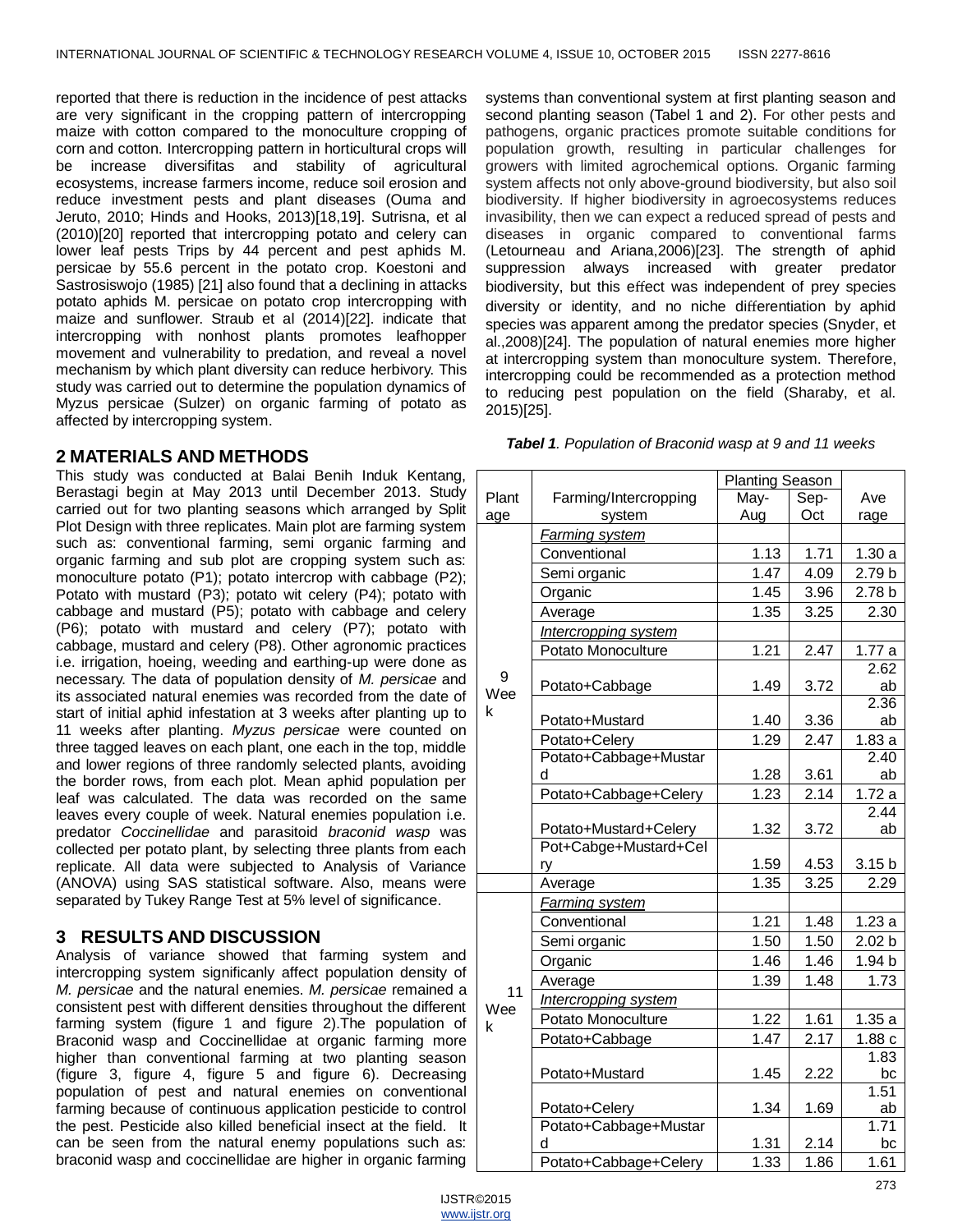11 We k

|                       |      |      | abc   |  |
|-----------------------|------|------|-------|--|
|                       |      |      | 1.59  |  |
| Potato+Mustard+Celery | 1.39 | 1.97 | abc   |  |
| Pot+Cabge+Mustrd+Celr |      |      |       |  |
|                       | 1.58 | 2.81 | 2.38d |  |
| Average               | 1.39 | 2.06 | 1 74  |  |

**Note :** Mean values by the same letter do not significantly differ based Tukey Range Test  $(F = 0.05)$ 

| Farming/Intercropping     | <b>Planting Season</b> |       | Ave                |
|---------------------------|------------------------|-------|--------------------|
|                           | May-                   | Sept- |                    |
| system                    | Aug                    | Oct   | rage               |
| <u>Farming system</u>     |                        |       |                    |
| Conventional              | 1.18                   | 1.04  | 1.11a              |
| Semi organic              | 1.78                   | 1.51  | 1.65b              |
| Organic                   | 1.86                   | 1.65  | 1.75b              |
| Average                   | 1.61                   | 1.40  |                    |
| Intercropping system      |                        |       |                    |
| Potato Monoculture        | 1.49                   | 1.50  | 1.32ab             |
| Potato+Cabbage            | 1.35                   | 1.34  | 1.35ab             |
| Potato+Mustard            | 1.88                   | 1.57  | 1.73cd             |
| Potato+Celery             | 1.40                   | 1.02  | 1.21a              |
| Potato+Cabbage+Mustard    | 1.78                   | 1.39  | 1.59 <sub>bc</sub> |
|                           |                        |       | d                  |
| Potato+Cabbage+Celery     | 1.45                   | 1.45  | 1.45ab             |
|                           |                        |       | c                  |
| Potato+Mustard+Celery     | 1.54                   | 1.54  | 1.54 <sub>bc</sub> |
| Pot+Cabbage+Mustard+Celer | 1.96                   | 1.75  | 1.80d              |
|                           |                        |       |                    |
| Average                   | 1.61b                  | 1.45a | 1.50               |

**Note:** Mean values by the same letter do not significantly differ based Tukey Range Test  $(F = 0.05)$ 

Intercropping system decrease population of *M. persicae* on potato at two planting season (figure 7 and figure 8). The mean of population at 9 weeks after planting, the decreased are respectively at intercropping potato with mustard (3.97 aphid/leaf), potato with cabbage and mustard (4.43 aphid/leaf) and potato with celery (4.45 aphid/leaf). At 11 weeks after planting, the decreased are respectively at intercropping potato with mustard (2.99 aphid per leaf), potato with cabbage (3.10 aphid/leaf) and potato with cabbage and mustard (3.60 aphid/leaf) (Table 3).

| Table 3. Population of M. persicae at two planting season |  |  |  |  |
|-----------------------------------------------------------|--|--|--|--|
|-----------------------------------------------------------|--|--|--|--|

| Plant |                            | <b>Planting Season</b> |             | Ave                |
|-------|----------------------------|------------------------|-------------|--------------------|
| age   | Intercropping<br>system    | May-<br>Aug            | Sep-<br>Oct | rage               |
| 9     | Potato monoculture         | 8.14                   | 6.11        | 7.13d              |
| Wee   | Potato+Cabbage             | 4.25                   | 5.00        | 4.62ab             |
| k     | Potato+Mustard             | 3.89                   | 4.06        | 3.97a              |
|       | Potato+Celery              | 4.56                   | 4.33        | 4.45ab             |
|       | Potato+Cabbage+Mustar<br>d | 4.28                   | 4.58        | 4.43ab             |
|       | Potato+Cabbage+Celery      | 6.00                   | 4.94        | 5.47 <sub>bc</sub> |
|       | Potato+Mustard+Celery      | 6.86                   | 5.50        | 6.18c              |

|   | Pot+Cabge+Mustard+Cel<br>ery | 6.31  | 5.35  | 5.83 <sub>bc</sub><br>а |
|---|------------------------------|-------|-------|-------------------------|
|   | Average                      | 5.54b | 4.98a | 5.26                    |
|   | Monoculture Potato           | 5.64  | 2.86  | 4.25c                   |
|   | Potato+Cabbage               | 3.39  | 2.81  | 3.10ab                  |
|   | Potato+Mustard               | 3.44  | 2.53  | 2.99a                   |
| e | Potato+Celery                | 4.50  | 3.22  | 3.86ab<br>с             |
|   | Potato+Cabbage+Mustar<br>d   | 4.44  | 2.81  | 3.62ab<br>с             |
|   | Potato+Cabbage+Celery        | 5.00  | 3.28  | 4.14c                   |
|   | Potato+Mustard+Celery        | 5.19  | 2.75  | 3.97ab<br>с             |
|   | Pot+Cabge+Mustard+Cel<br>ery | 4.83  | 3.25  | 4.04 <sub>bc</sub>      |
|   | Average                      | 4.55b | 3.30a | 3.92                    |

**Note:** Mean values by the same letter do not significantly differ based Tukey Range Test  $(F = 0.05)$ 

Increasing biodiversity by intercropping system had positive effects for species richness commonly observed among predator species may extend to pathogen communities as well, such that conserving pathogen biodiversity may carry additional benefits for biological control. In biological control communities, greater predator species richness often strengthens pest suppression (Jabbour, et al.2011)[16]. Botham, et al. (2015)[26] reported that the composition of the Lepidoptera fauna changes with habitat size depending on the diversity of habitats in the landscape, particularly at the larger spatial scale. De Sousa (2007)[17] reported that there is reduction in the incidence of pest attacks are very significant in the cropping pattern of intercropping maize with cotton compared to the monoculture cropping of corn and cotton. Intercropping pattern in horticultural crops will be increase diversifitas and stability of agricultural ecosystems, increase farmers income, reduce soil erosion and reduce investment pests and plant diseases (Ouma and Jeruto, 2010; Hinds and Hooks, 2013)[18,19]. Sutrisna, et al (2010)[20] reported that intercropping potato and celery can lower leaf pests Trips by 44 percent and pest aphids *M. persicae* by 55.6 percent in the potato crop. Intercropping system on potato reduced pest infestation of whitefly 51.3% and aphid 62.69% (Sharaby, et al. 2015)[25].

#### **4 CONCLUSION**

Farming system significantly affected the population of *M. persicae* and the natural enemies Braconid wasp and Coccinellidae. Intercropping system significantly reduced the population of *M. persicae* . At the two planting season, the lowest number of *M. persicae* population found respectively in intercropping potatoes withd mustard, potatoes with cabbage and potatoes with celery. The number of Braconid wasp significantly increased at intercropping potato with cabbage, mustard and celery, potato with cabbage and potato with mustard and celery respectively. The number of Coccinellidae significantly increased at intercropping potato with cabbage, mustard and celery, potato with mustard and potato with cannage and mustard respectively.

## **ACKNOWLEDGEMENT**

This research is part of the Doctoral Dissertation Grant. The

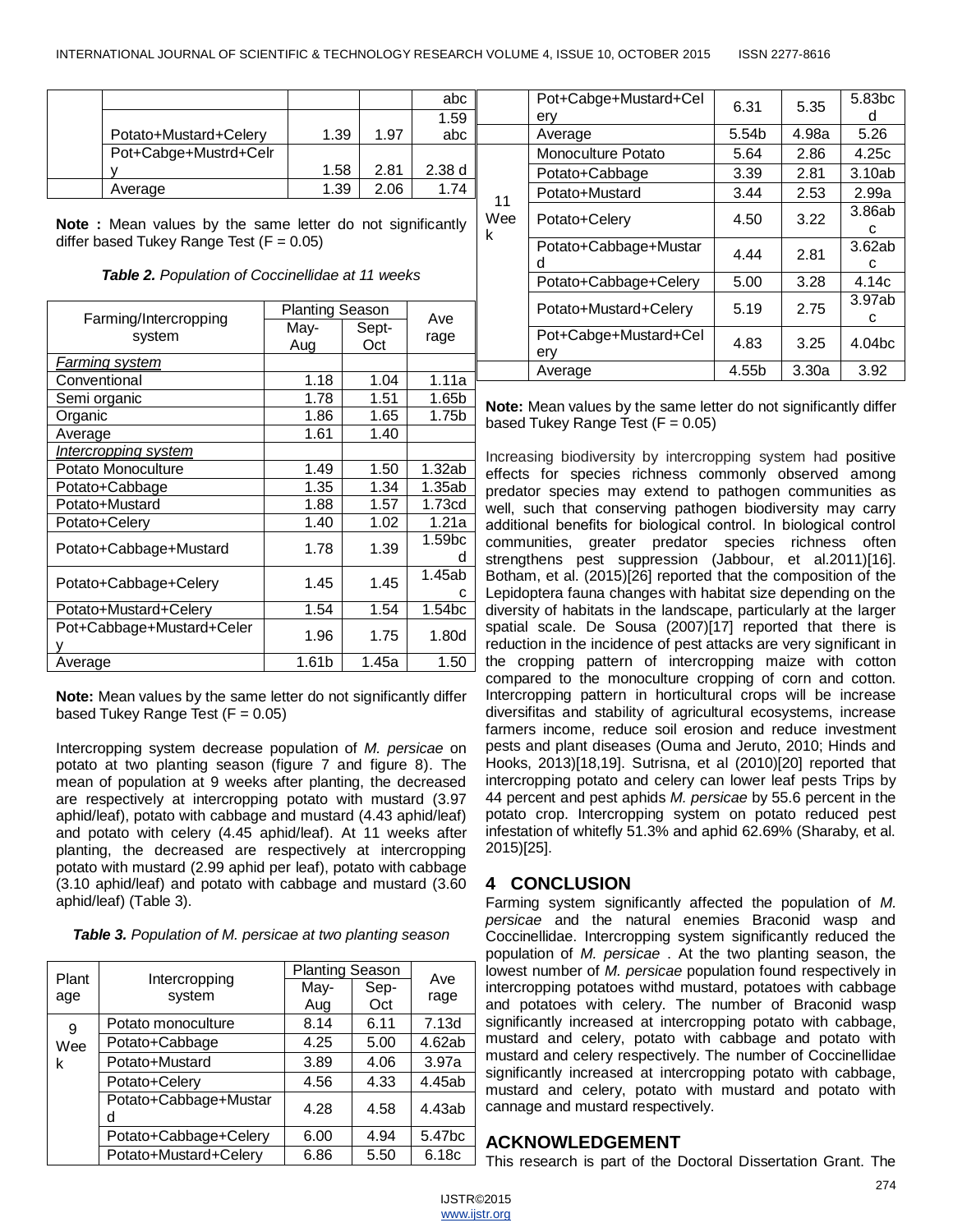authors thank to the Directorate General of Higher Education, Ministry of National Education, Republic of Indonesia that has funded this research. This study also sopported by Balai Benih Induk Kentang Kutagadung, Berastagi and the Methodist University of Indonesia Medan.

#### **REFERENCES**

- [1] Adachi-Hagimori, T., M.Shibao, H. Tanaka, T. Seko and K. Miura,"Control of Myzus persicae and Lipaphis erysimi (Hemiptera: Ahididae) by Adult and Larvae of Flightless Strain of Harmonia axyridis (Coleoptera: Coccinellidae) on Non-heading Brassica Cultivars in Greenhouse‖,Biocontrol 56: 207-213,2011.
- [2] Capinera, J.L., "Green Peach Aphid, Myzus persicae (Sulzer) (Insecta: Hemiptera: Aphididae)", The Institute of Food and Agricultural Sciences (IFAS). University of Florida, Gainesville.2011.
- [3] Kurl, S.P., N. Parihar and K. Malik., 2010," Population Estimation of Myzus persicae (Sulzer) on Cauliflower‖, J. Exp.Zool. India 13(1): 243-245, 2010.
- [4] Taulu, L.A. dan J.Krisen, "Hama dan Penyakit Penting Tanaman Kentang di Kecamatan Modoinding dan Modayak‖, Eugenia 9 (4):45-51, 2003.
- [5] Kalshoven, L.G.E., "Pests of Crops In Indonesia", PT. Ichtiar Baru- Van Hoeve. Jakarta. Pp. 398- 410. 1981.
- [6] Lai, R., M.You, L.A.P. Lotz and L. Vasseur, "Response of Green Peach Aphids and Other Arthropods to Garlic Intercropped with Tobacco", Agronomy Journal 103 (3): 856-863, 2011.
- [7] Musa, F.M. C. Carli, L.R. Susuri dan Ismail M. Pireva, ―Monitoring of Myzus persicae (Sulzer) in potato fields in Kosovo", Acta agriculturae slovenica, 83 (2): 379-385, 2004.
- [8] Saljoqi, A.U.R., K. Khan and S. Rehman," Integrated management of potato-peach aphid, Myzus persicae (sulzer)‖, Sarhad J. Agric. 25(4): 573-580, 2009.
- [9] Margaritopoulos, J.T., J.A. Tsitsipis, S. Goudoudaki and R.L. Blackman,"Life cycle variation of Myzus persicae (Hemiptera: Aphididae) in Greece", Bulletin of Entomological Research 92: 309–319, 2002.
- [10] Gliessman, S.R,"Multiple Cropping System: A Basic for Developing an Alternative Agriculture. University of California St. Cruz.p. 69-83.
- [11] Nafziger, E., "Cropping System", Department of Crop Sciences, 49-63.
- [12] Prabhu, M., A.R.Kumar, V. Balasubramanian and R. Jagadeesan,"Cropping system in Tropical Vegetables‖, The Asian Journal of Horticulture 4(1):245-250, 2009.
- [13] Paulsen, H.M., M. Schochow, B. Ulber, S. Kuhne and G. Rahmann,"Mixed Cropping Systems for Biological

Control of Weed and Pests in Organic Oilseed Crops", Aspects of Applied Biology 79, 215-220. 2006.

- [14] [Fouche, C., M.Gaskell, S.T. Koike, J. Mitchell and R. Smith, "Insect Pest Management for Organic Crops", Vegetable Research and Information Center. Vris.ucdavis.edu.p.1-5, 2000.
- [15] Jones, V.L., 2007 Multiple Cropping as a Sustainable Agriculture Practice. Agricultural Research, Langston University, Langston .
- [16] Jabbour, R., D.W. Crowder, E.A. Aultman and W.E.Snyder "Entomophatogen biodiversity increases host mortality", Biological Control 59, 277-283, 2011.
- [17] De Sousa, H.F.A.,"Effect of strip intercropping of cotton and maize on pests incidence and yield in Morumbala District, Mozambique" African Crop Science Conference Proceedings Vol. 8:1053-1055, 2007.
- [18] Ouma, G. & Jeruto, P., "Sustainable horticultural crop production through intercropping: The case of fruits and vegetable crops: A review", Agricultural and Biology Journal of North America 1(5): 1098-1105, 2010.
- [19] Hinds, J. and C.R.R., Hooks, "Population Dinamics of Arthropods in Sunn-hemp Zucchini Interplanting System", Crop Protection 53:6-12, 2013.
- [20] Sutrisna, N, Suwalan Sastraatmadja, dan Iskandar Ishaq, "Kajian Sistem Penanaman Tumpang Sari Kentang (Solanum tuberosum L.) di Lahan Dataran Tinggi Rancabali‖, bbp2tp.litbang.deptan.go.id. 2010.
- [21] Koestoni, T. and S. Sastrosiswojo, "Pengaruh pola tanam kentang-jagung, kentang-bunga matahari dan kentang-gandum terhadap tingkat populasi kutu daun persik (Myzus persicae Sulz.) pada tanaman kentang di lapangan", Balai Penelitian Hortikultura, Lembang, Indonesia, pp: 54-59,1985.
- [22] Straub, C.S., N.P. Simasek, R. Dohm, M.R. Gapinski, E.O. Aikens and C. Nagy, "Plant Diversity Increases Herbivora movement and Vulnerability to Predation", Basic and Applied Ecology, 15: 50-58, (2014).
- [23] Leteourneau, D. and Ariana van Bruggen,"Crop protection in organic agriculture: a global perspective"Chapter 4. Pp. 93 -21,2005.
- [24] Snyder, G.B., D.L. Finke and W. E. Snyder," Predator biodiversity strengthens aphid suppression across single- and multiple-species prey communities", Biological Control 44: 52-60, 2008.
- [25] Sharaby, a., H. Abdel-Rahman and S.S. Moawad, "Intercropping System for Protection the Potato Plant from Insect Infestation", Ecologia Balkanica 7(1): 87-92, 2015.

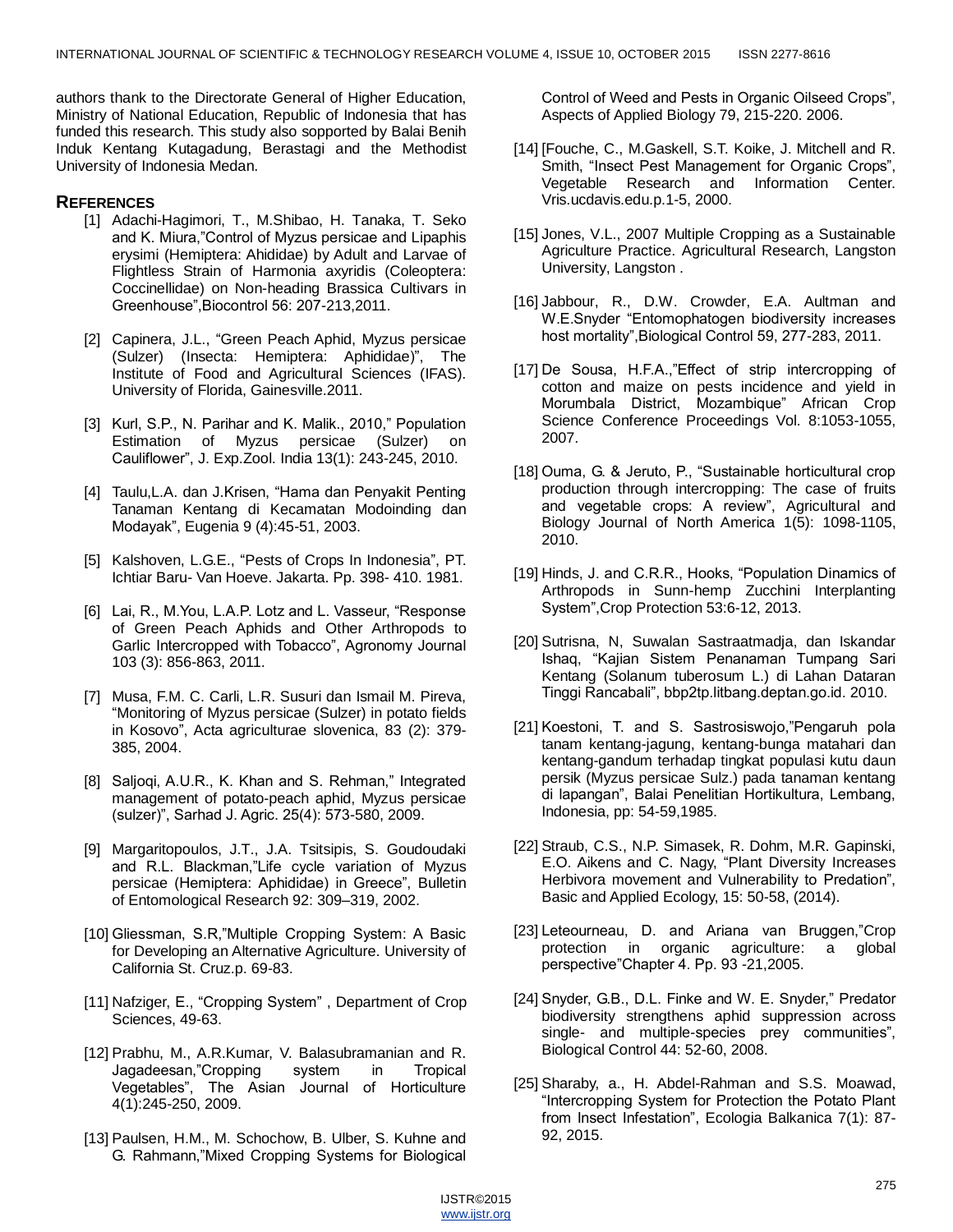[26] Botham, M.S., E.C. Fernandez-Ploquin, T. Brereton, C.A. Harrower, D.B. Roy and M.S. Heard, "Lepidoptera Communities Across an Agricultural Gradient: How Important are Habitat Area and Habitat Diversity in Supporting High Density?"Journal Insect Conservation. Pub. Online 19 Frbruary 2015. 17 p. 2015.



*Figure 1. Effect of farming system on M. persicae population at 9 weeks after planting*



*Figure 2. Effect of farming system on M. persicae population at 11 weeks after planting*



*Figure 3. Effect of farming system on Braconid wasp population at 9 weeks after planting*



*Figure 4. Effect of farming system on Braconid wasp population at 11 weeks after planting*



*Figure 5. Effect of farming system on Coccinellidae population at 9 weeks after planting*